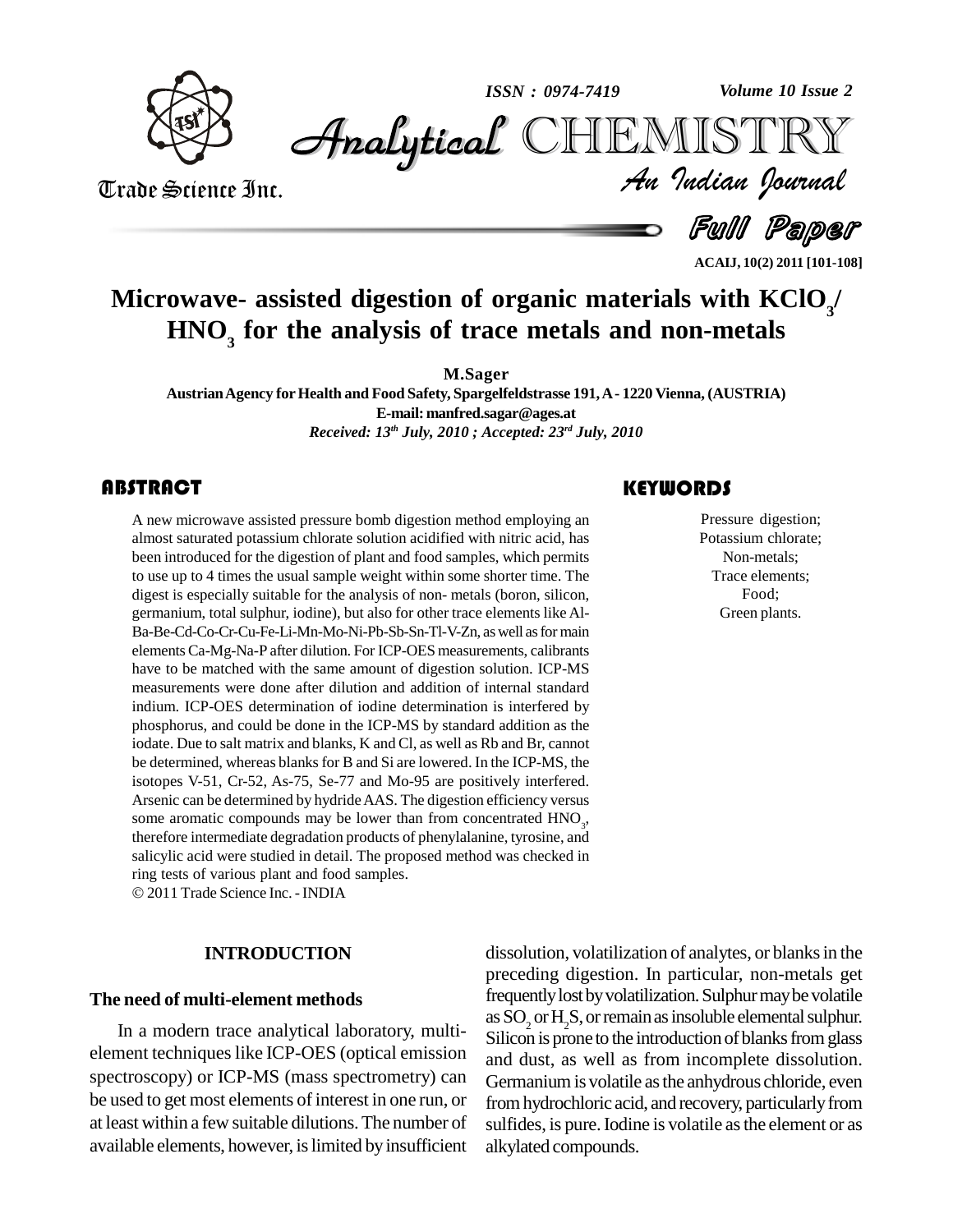### **Microwave-assisted pressure digestion**

Microwaves interact with dipole molecules or with ions in solution to get them moving, which means formation of heat. Microwave assisted pressure bomb digestions are very clean with respect to trace elements, because there is limited amount of reagents, handling, and input of dust. At elevated pressure, higher temperatures than the normal boiling points can be reached, leading to increased reaction rates and sample decomposition. Teflon as an inert material is transparent to microwave radiation. After initial power input, a break in the program should be maintained, because some organic matrices (e.g. oyster tissue, rice flour) might cause additional temperature and pressure attributed to an exothermic reaction **[5]**.The absorption of microwave energy of conc. HNO<sub>3</sub> was measured to be 80%, of HF 57%, and of  $H_2SO_4$  45 % with respect to pure water, but salt solutions absorb much more energy **[5]**.

Using nitric acid or aqua regia, however, sample weight is limited to about 200 mg of dry substance<sup>[4]</sup>, and because there islimitation fromevolved pressure.

## **Merits and limitations of pressure digestions with**  $HNO<sub>3</sub>$

In case 65%  $HNO<sub>3</sub>$  is heated by microwaves in  $\frac{I_{ADI}}{f}$ tightly closed vessels, the inside pressure is less than heating pure water, but additional CO<sub>2</sub> and possibly NO fromthe degradation of organic compounds have to be considered **[3,5]**.

In pressure composition with  $HNO<sub>3</sub>$  (2 ml  $HNO<sub>3</sub>$ )  $^{100}$ to be considered<sup>[3,5]</sup>.<br>In pressure composition with  $HNO_3$  (2 ml  $HNO_3$  long<br>+ 90 mg organic carbon) at 180°C, some components to io of biological matrices resisted complete mineralization, like phenylalanine, histidine, tryptophane or methionine, due to the determination of residual carbon in the resulting digest<sup>[10]</sup>. Voltammetric sweeps as well as mass black spectra indicated the presence of nitro- benzoic acids **[2,11]**.

*(boron, sulphur, germanium, iodine) may occur. In* Mi *Indian*, come<br>*Instelly formed.*<br>*Itrite, iodide is*<br>*ISTRY*<br>*Indian Journal* particular, iodine is easily lost in the digestion step, if the know Digestions with  $HNO<sub>3</sub>$  or the like are suitable to produce clean digests for the analysis of metals and semi- metals, but volatilization of some non-metals acid. element can be intermediately formed. In sample digests containing nitric acid or nitrite, iodide is partially oxidized to yield just  $J_2$ . Elementary iodine is easily volatile and which

CHEMISTRY

also strongly adheres to plastic surfaces.

Boric acid is volatile with hot vapour from acid solution. When sulphur goes to  $\mathrm{SO}_2$ , it leaves the acid digest as a gas immediately. Silicon may be precipitated assilicious acid fromacid solution, and germanium is volatile as the GeCl<sub>4</sub> (boiling point 84 $\rm ^{o}C$ ).

## $\mathbf{S}$ election of  $\mathbf{KClO}_3$ , acidified with  $\mathbf{HNO}_3$

A method had to be developed to enable the determination of non-metals, main and trace elements in one run, or at least from the same digest. Organic compounds frequently should be oxidized as much as possible, because they produce carbon soot in or after the plasma torch. To achieve suitable sample digests for cations, they should be acid enough to avoid hydroxide precipitation or coprecipitation. This excludes alkaline reagents like tetraammonium-hydroxide, which has been used for the extraction of iodide<sup>[1]</sup>. Among the non-metals, sulphur should rapidly go to sulphate, and iodine to iodate.

A mixture of chloric/nitric acid in open vessels **[1]**, and later with  $\text{HClO}_4/\text{HClO}_3$  in microwave-assisted pressure bombs **[1]** readilydestructed organic materials except fatty samples, yielding complete recovery of any iodine asthe non- volatile iodate.Toxic and thermally labile fumes of  $\text{ClO}_2$ , as well as residues of immiscible fat were, however, disadvantageous. Currently, the chloric acid is not commercially available any more because of safety reasons. This led to the use of  $KClO<sub>3</sub>$ instead. Solid potassium chlorate has been known for long to oxidize elemental sulphur to sulphate, and iodine to iodate.

For the first experiments, bread crumbs were selected as a test material. Heating with neutral 10%  $KClO<sub>2</sub>$ -solution (which is almost at saturation) yielded black tar. Within a series of experiments, more and more nitric acid was added, until complete dissolution was achieved.

Thisled to the final procedure, to mix 200 ml of 10%  $KClO<sub>3</sub>$ -solution with 80 ml concentrated nitric

Microwave energy absorption in salt solutions is known to be significantly higher than in water, e.g. in 0,5M (molar) NaClsolution it is 4-times more **[2]**.The  $KClO<sub>3</sub>$ -solution proposed in this method is 0,58 M, which means a much more efficient absorption of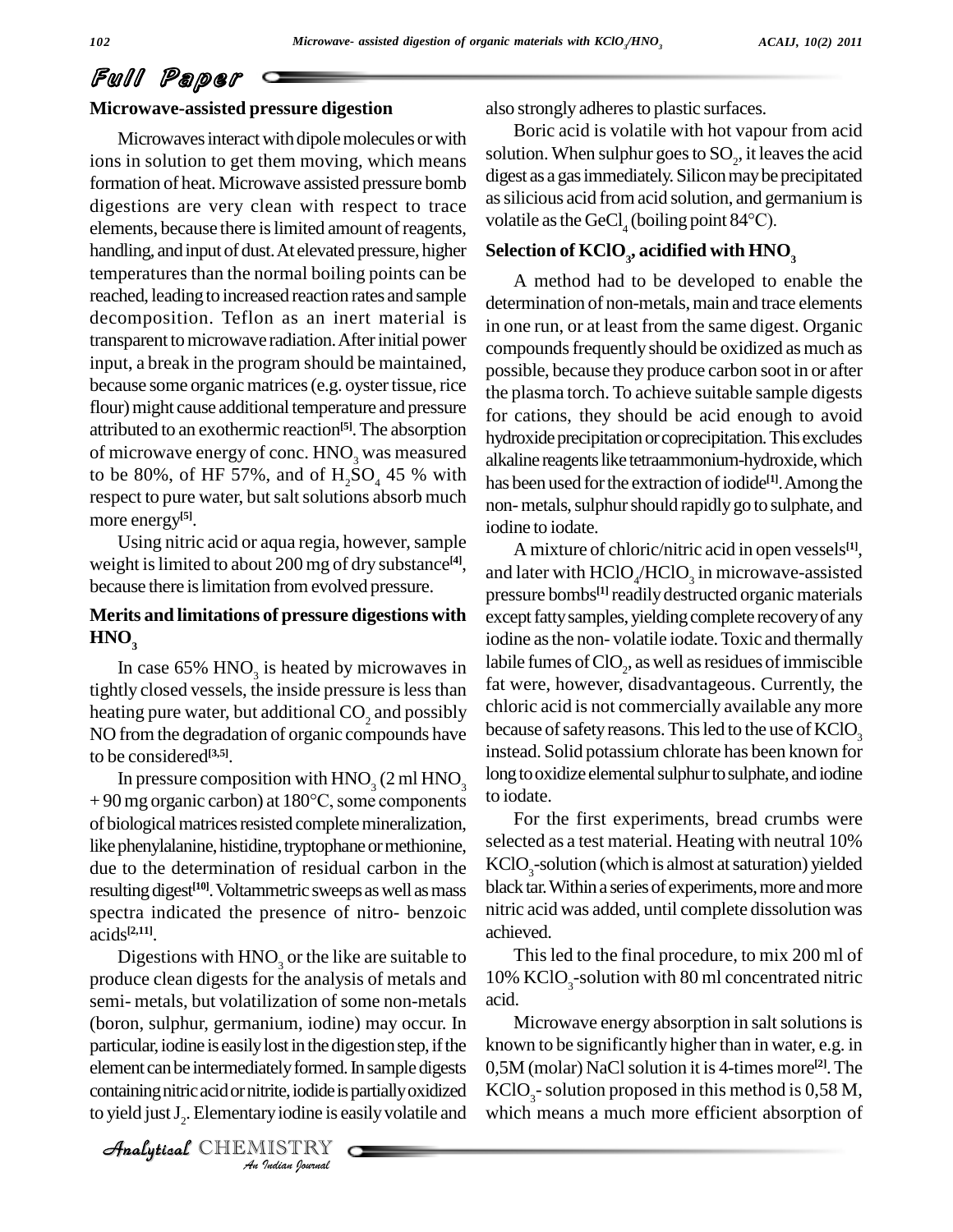microwave energy than in conventional  $HNO_3/H_2O_2 = 3$ digests. Therefore, the power-time program was set lower than usual.

The amount of digestion solution was increased from the usual 4 ml  $HNO<sub>3</sub>$  to a value as much as possible to  $1_{1}$  g ensure the tightness of the vessels. Water in the system presumably dissolves the emerging  $CO_2$ , NO<sub>2</sub> etc to  $2$  blank yield much less pressure, so that 8 ml of digestion solution were possible.

## **MATERIALAND METHODS**

### **Reagents**

Potassium chlorate  $KClO_3$ , Merck p.a. Art 4944 Potassium iodate  $KJO_3$ , Merck p.a. Art 5053 V Boron - calibrant solution 5,000g B/L, Merck Titrisol Art 9923 Germanium Atomic Spectroscopy Standard Solution, Fluka Nr.48843 Sulfate standard solution 1000 mg/l  $SO_4^2$ <sup>-</sup>, Merck resp. F Certipur Nr. 1.19813 Silicon standard 1000 mg, Merck Nr. 9947 Phosphate standard 1000 mg, Merck Nr. 9870 Various other standard solutions for main and trace cationic elements Nitric acid, 65% suprapure, Merck 1.00441.1000 Test substances: L-phenylalanine, FLUKANr. 78019 L-tyrosine,FLUKANr. 93830 Salicylic acid: MerckArt. 635, extra pure L-Arginine, FLUKA11010

L-Iso-leucine, FLUKANr. 58880

Saccharose MerckArt 7651, for biochemistry and microbiology

Digestion reagent solution: dissolve 20 g of  $KClO<sub>3</sub>$  in 200 ml ultrapure water, add 80 ml 65%  $HNO<sub>3</sub>$ , and store in a plastic bottle.

## **Equipment**

Microwave digestion unit: mls 1200 mega high performance microwave digestion unit, MLS GmbH, D-88299 Leutkirch

ICP-OES: Perkin Elmer Optima 3000XL with axial plasma

ICP-MS: Perkin Elmer Sciex ICP mass spectrometer ELAN DRC II

Hydride AAS: Perkin Elmer MHS 10 at Perkin Elmer

#### 3030

NMR:Bruker, 600 MHz

Milli-Q plus ultra pure water purification unit, Millipore **Procedure of digestion**

1 g of solid dry plant material is weighed into digestion vessels, and mixed with 8 ml digestion solution. 2 blanks are run with each batch.

For samples containing fat, 0,5 - 1,0 g sample weight due to fat or aromatic carbon content is taken. For milk or urine,  $3$  ml of milk  $+5$  ml of digestion solution were optimum; for serum, 2ml need 6 ml of digestion solution.

After closing, the subsequent program was run:

1 min 250 W / 2 min 0 / 5 min 250 W / 5 min 400  $W/5$  min 500 W / 15 min ventilation

Samples containing appreciable fat content were run 2 times without intermediate opening

The power-time program was shortened with respect to the routinely used program for the  $HNO<sub>3</sub>$ resp.  $HNO_3/H_2O_2$  digestions, due to an estimated increased uptake of microwave energy by the salt solution; itwas not varied throughout.

After opening the pressure vessel, 1ml of digestion solution is added, and the contents transferred to a 25 ml volumetric plastic flask through a plastic funnel. This prevents formation of gas bubbles, which might extinguish the ICP-torch.

After every sample digest, a cleaning procedure was run using 2ml of digestion solution, and the same energy-time microwave program, to be sure to clean the pressure vessels. The vessels have high memory foriodine.

## in **productsfrom testsubstances Procedure of the characterization of intermediate**

Residual carbon in the obtained digest was determined by ICP-MS reading the counts of C-13, after 1+9 dilution with 2M-HCl to expel  $CO<sub>2</sub>$ . For calibration, 1g/Lcarbon equals 250 mg saccharose in  $100 \text{ ml } 0,1\% \text{ HNO}_3.$ 

*An*according to the proposed procedure, but finally not *I* Finally not<br> *I* example was<br> *I* flasks. The<br> *I* ISTRY<br> *I Indian Iournal* made up to the mark just with water, but the vessel was  $0,25 - 1$  g of the test substances were digested cleaned with 5ml of di-isopropylether plus water, and made up to the mark in glass volumetric flasks. The organic solvent dissolved most of the precipitates

CHEMISTRY

Full Paper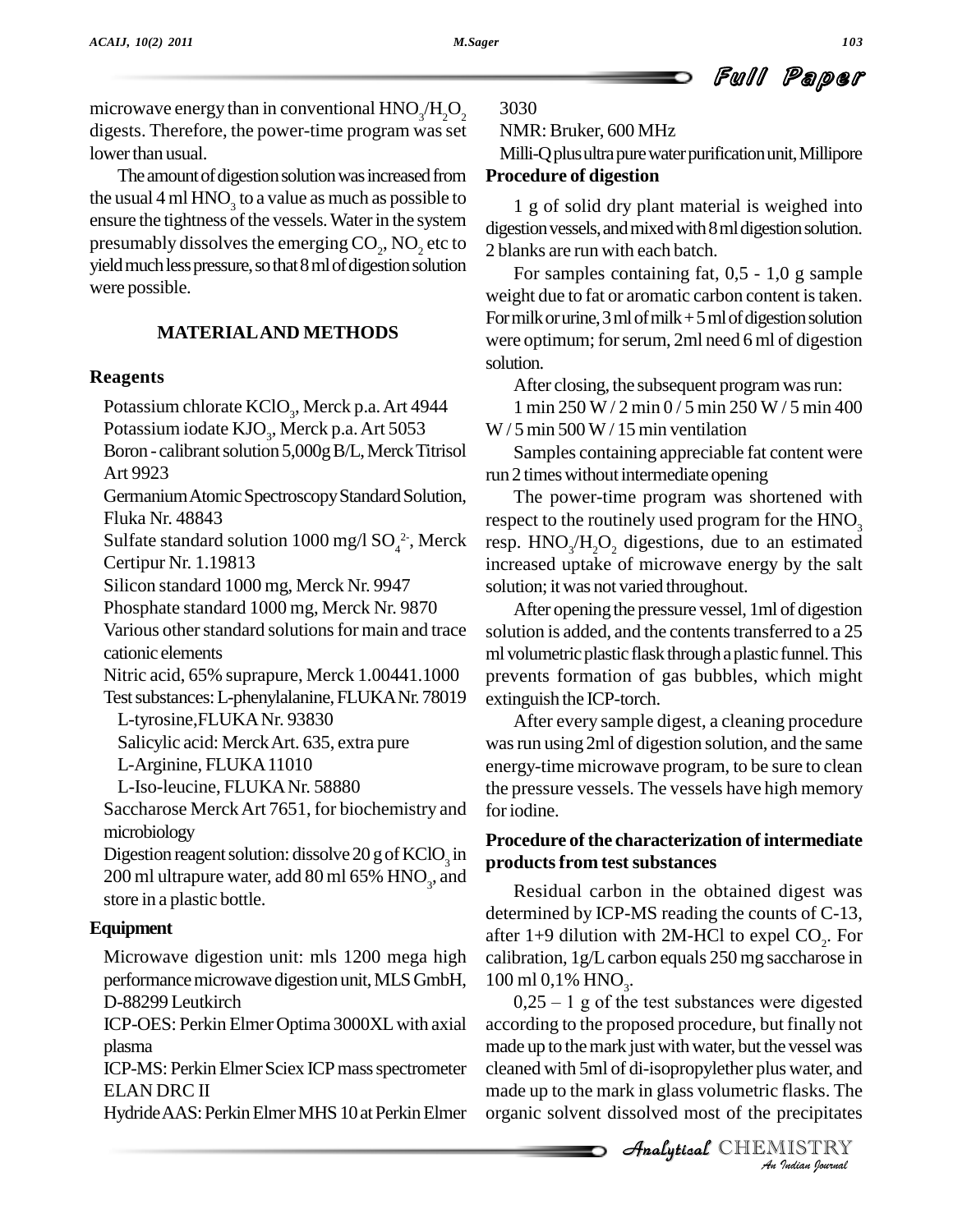formed, of any. The remaining aqueous phase was extracted with ethyl acetate several times, the organic phases combined, and the solvent evaporated. The residue was characterized by NMR (nuclear magnetic resonance) spectra in CH<sub>3</sub>OH-d<sub>4</sub> and compared with There was quantitative recovery of 10 µg B/J/Ge + known substances.

might be complicated, therefore experiments were run in which nitric acid was substituted with equivalent sulphuric acid, and vice versa,  $KClO<sub>3</sub>$  was omitted.

### **RESULTS**

#### **Organic carbon degradation and recovery studies**

There might be complaints about incomplete destruction of organic materials. Digests of green plants (ALVA ring test 2009 and animal feeds) had still 1-5% residual carbon with respect to sample weight. 1g of cellulose,glycine, arginineandiso-leucine easilyyielded colourless digests; the latter contained just some isobutyric acid.Aromatic compounds are more resistant towards degradation (TABLE 1). 1 g of salycilic acid turned into an orange precipitate plus yellow solution, and 0,2 gof 3,4 dimethoxybenzoic acid even yielded a black precipitate, whereas from pyrocatechol-disulfonic blank and 0,2 g of 3,4 dimethoxy benzoic acid even yielded<br>black precipitate, whereas from pyrocatechol-disulfoni<br>acid ("tiron"), colourless digests were obtained.

| TABLE 1 : Residual dissolved carbon |                                             |                   |                                        |
|-------------------------------------|---------------------------------------------|-------------------|----------------------------------------|
| Test substance                      | 'meg needed<br>for oxidation<br>to $CO2+N2$ | Carbon<br>content | <b>Carbon</b> found<br>after digestion |
| 755 mg phenylalanine                | 197                                         |                   | 494 mg C 20,2 mg residual C            |
| 595                                 | 155                                         | 389               | 17,5                                   |
| 224                                 | 56                                          | 147               | 48                                     |
| 117                                 | 29                                          | 76                | 47                                     |
| 758 mg tyrosine                     | 172                                         | 452               | 170                                    |
| 482                                 | 109                                         | 288               | 99                                     |
| 169                                 | 38                                          | 101               | 38                                     |
| 516 mg salicylic acid               | 90                                          | 314               | 26                                     |

the KClO<sub>3</sub>, making 204 meq together, which should be oxide *Indian*<br>*I*<sub>2</sub>. Thus, the intermediant<br>lated and changed intermediant complete de sufficient to go to  $CO_2 + N_2$ . Thus, the mechanism is sample we 8 ml of the digestion solution contain 181 meq (millioxidational equivalents) from  $HNO<sub>3</sub>$  and 23 meq from more complicated, and intermediate oxidational products have been isolated and characterized (see section 4). If there is no complete degradation of the

CHEMISTRY

sample, less sample weight and double time is helpful; but high levels of aromatic amino acids like tested in TABLE 1, are hardly encountered in food or<br>environmental samples.<br>There was quantitative recovery of  $10 \mu$ g B/J/Ge + environmental samples.

Reaction conditions in the  $KClO<sub>3</sub>$ -HNO<sub>3</sub> mixture  $Sn + 200 \mu g SO<sub>4</sub>$ , added to 1g of bread crumbs. Also,<br>ht be complicated, therefore experiments were run complete recovery of 5/10  $\mu g$  of B and Ge was obtained environmental samples.<br>
There was quantitative recovery of  $10 \mu$ g B/J/Ge +<br>  $25 \mu$ g Sn +  $100 \mu$ g SO<sub>4</sub>, and of  $20 \mu$ g B/J/Ge +  $50 \mu$ g There was quantita<br>25 µg Sn + 100 µg SO<br>Sn + 200 µg SO<sub>4</sub>, adde  $Sn + 200 \mu g SO$ <sub>4</sub>, added to 1g of bread crumbs. Also, 25 µg Sn + 100 µg SO<sub>4</sub>, and of 20 µg B/J/Ge + 50 µg<br>Sn + 200 µg SO<sub>4</sub>, added to 1g of bread crumbs. Also,<br>complete recovery of 5/10 µg of B and Ge was obtained from mixed feed. Sulfur was completely recovered from self-prepared mixtures of 1% elemental sulfur in cellulose. Recovery of 4-20 µg Fe-Mn-Mo-Sn-Sb-V-Zn added to 0,4 g of pumpkin seed oil was within 100-110% (sample 08020430).Recovery of 100 ngAs added to milk (3,5% fat content) was 89% after double time of digestion.

### **Blanks**

In trace element analysis, salt solution reagents should be generally omitted because of blanks. Surprisingly, the  $KClO<sub>3</sub>$  was sufficiently pure to permit determinations of all trace elements requested. Two blanks were run with any series, and they were clean even for ICP-MS. Just K and Cl (matrix), as well as Rb and Br cannot be analyzed. The suprapure  $HNO<sub>3</sub>$ is supplied in glass bottles, thus, in case of B and Si, the blanks are lowered, because just 1/3 of the suprapure  $HNO<sub>3</sub>$  is used for 4 times the sample weight. The blanks are lowered, because just 1/3 of the suprapure  $HNO<sub>3</sub>$  is used for 4 times the sample weight. The detection limit of B is estimated at  $0-0.3$  mg/kg, but it is not limited by the blank but by the memory of the Carbon found ICP-torch; therefore, after calibration,  $H_2O$  and 2 blanks are run twice before the samples. For meat and **after digestion** 755 mg phenylalanine 197 494 mg C 20,2 mg residual C egg samples, however, samples were below detection limit for B and Si. Milk samples might dissolve some boron from glass and should be kept in plastic bottles prior to analysis of boron throughout.

#### **Application to various matrices**

1g of high- carbohydrate samples, like green plants, cereals, bread and animal feeds, can be digested with 8 ml digestion solution.Formilk and urine samples, 3ml sample  $+5$ ml digestion solution is still possible, or 2 ml serum sample + 6 ml digestion solution. Fat needs more<br>oxidants and more vigorous conditions. Therefore,<br>sample weight has to be reduced to  $\frac{1}{2}$  g, and the timeoxidants and more vigorous conditions. Therefore, power-program in the microwave oven has to run twice without intermediate opening. In case of chocolate, freeze dried liver, eggwhite and egg yolk samples, the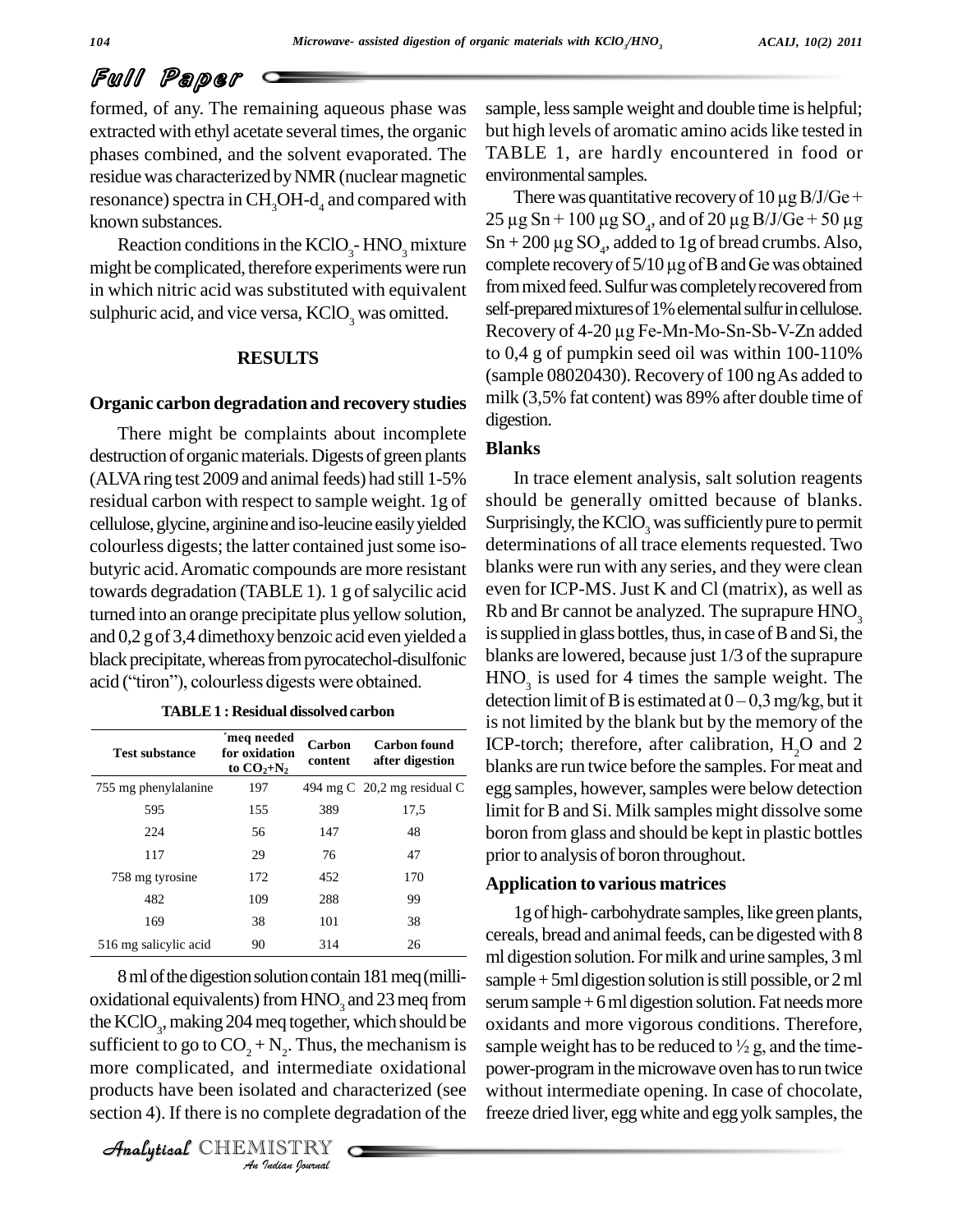sample weight was reduced to  $0.5$  g in order to achieve complete dissolution. Samples of high fat content (e.g. liver samples) were run twice with the same program, ox complete dissolution. Samples of high fat content (e.g. due to liver samples) were run twice with the same program, oxidan without intermediate opening the vessels. For ready – in the l without intermediate opening the vessels. For ready – made commercial meals, about  $1,5 - 2,5$  g wet sample was taken.

Forthe analysis of biowaste samples(water content  $72,3 \pm 6,5\%$ , 2-3 g of wet sample were digested the same way. This turns all sulphur into sulphate, all iodine into iodate, and hydrolyzes silica up to about 0,2% in the sample. Rock silicates, however, precipitate from the final solution, and total silicon had to be determined gravimetrically as  $SiF<sub>4</sub> - loss$ . Sometimes, a black film appeared inside the pressure vessel, which can be finally removed with acetone.

## **Use of the digests for ICP- and hydride-AAS measurements**

Calibrant solution for ICP-OES multi-element measurements should contain the same amount of digestion solution asthe sample.This copeswith signal depression (till 30% of the signal) and yields exactly the same spectral background. For the main elements, dilutions  $1+19$  or more can be calibrated versus aqueous calibrants. For determination of boron, silicon and germanium, contact with glass hasto be avoided, and dilutionsto be done by hand. Compared with the conventional procedure, just  $1/3$  of nitric acid is used ring tes<br>which is supplied in borosilicate bottles. This lowers For<br>the blank to about 0-0,3 mg/kg for B and  $0-1,4$  mg/proced which is supplied in borosilicate bottles. This lowers kg for Si, if 1g sample ends up in 25 ml, without the need to use a clean room.The iodine line at 178 nm is severly overlapped by a neighbouring P-line and can only be used in low-P samples(e.g. table salt).

For ICP-MS measurement, 1+9 or 1+19 dilution of the digest and addition of indium as an internal standard has led to correct results for Pb, Cd, Tl, Bi, Co and Mo (Mo-98 only). The isotopes Cr-52, V-51, As-75 and Se-77 yield fartoo high results because of chloride or chlorate interference (equimolar amounts of chloride and chlorate result in the same interferences).

In flame-AAS, matrix effects of the  $KClO<sub>3</sub>$  were less pronounced (Cu, Fe, Na were tested), but matrix matched calibrants are recommended.

For hydride-AAS (in the batch mode), up to 2 ml of the digest could be used directly for the determination of arsenic.Resultswere correct, butthere are limitation due to foaming and signal depression from residual oxidants in the sample solution. Recovery of selenium in the hydride AAS was incomplete (about 70%), it might be lost during conversion to Se(IV).

## **Quality checks**

The proposed method has been used to analyze samples within the frame of International Plant Exchange (IPE),organizedbyWageningenAgriculturalUniversity (The Netherlands) since 2007.1. Within this program, 4 times 4 samples are sent each year, the results are collected and evaluated.The results are published in a booklet open to all participants; my code is WELE- 136. From the digests obtained with  $KClO<sub>3</sub>/HNO<sub>3</sub>$ , data for (in alphabetical order) Al-Ba-Be-Cr-Cu-Fe-Mn-Ni-V-Sr-Zn, as well as B-S-Si (from a second run) were successfully taken from ICP-OES measurement versus calibrants prepared in KClO<sub>s</sub>/HNO<sub>s</sub> matrix. Ca-Mg-Na-P were obtained from ICP-OES after dilution 1+19 versus aqueous calibrants. For the elements Bi- Cd-Co-Mo-Pb, the ICP-OES was not sensitive enough to reach the level of non-contaminated green plants, thus ICP-MS was used utilizing In-115 as internal standard. Iodine was determined by ICP-MS and standard addition.Arsenic was obtained correctly by hydride  $AAS$  (IPE 2008.3), but not submitted to the ring test.

For Ge and Tl, complete recovery in the digestion procedure was obtained, but they are not included in the IPE ring testyet, and all results were at or below detection limits (0,2 mg/kg for Ge in ICP-OES and 0,001 mg/kg for Tl in the ICP-MS). Mercury was never tried.<br>Iodine in animal feeds were analyzed within the

*An*traditionalSandell-Kolthoffmethod,however, gave the same results (paper in preparation). frame of ring tests organized by theALVA(Austria) and VDLUFA (Germany). Contrary to the conventional extraction of iodide with tetramethylammonium hydroxide (TMAH), total iodine is obtained, and the results are higher, except for mineral mixtures. Comparison of data obtained for human urine by

*Indian*<br>*Indian*<br>*IISTRY*<br>*IISTRY*<br>*Indian Iournal* Before 2007, a wet digestion of green plant samples with  $\mathrm{HNO}_3/\mathrm{HClO}_4$  in open glass Erlenmeyer flasks was used in this lab, which yielded many good results.

CHEMISTRY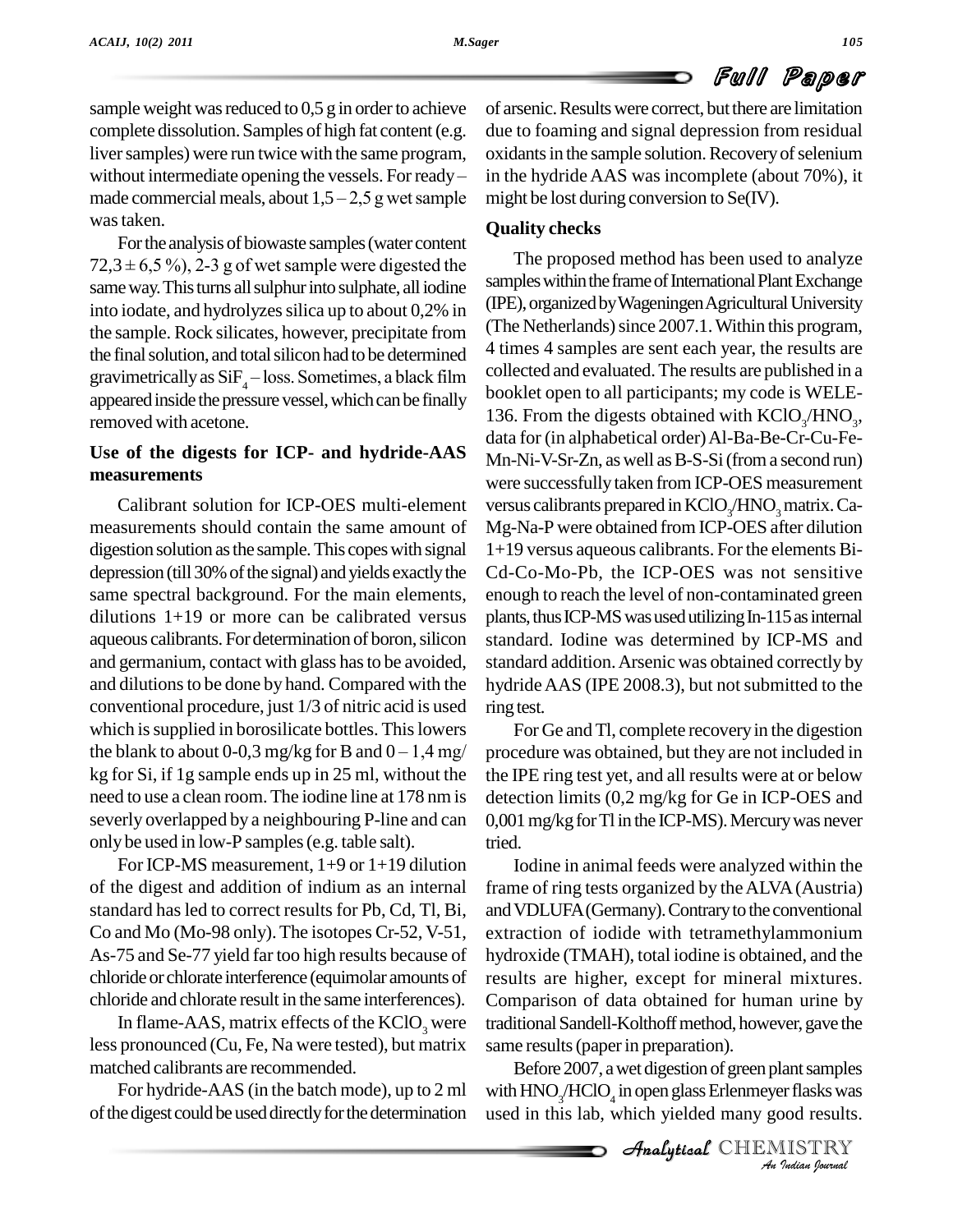Improvements of the proposed method were noted for Al-Ba-Cr-Fe, which were sometimes too low because of either incomplete dissolution or interaction with the glass. Fromthe open digests,As-B-Ge-I-Si-Se as well aslowNadata arenot availablebecauseofvolatilization or blanks. The proposed method, however, is not suitable for determinations of K and Cl (matrix), as well as Rb and Br (blanks from the reagent).

In the IPE program, the silica data were very scattering, therefore exchange of samples with a German lab to achieve compatible data for (biogenic) silica is still in progress.

In addition, the proposed method was checked by the international reference materials NBS-1566a Oyster tissue and BCR-CRM 129 hay powder 1, which are certified for P-S-I as well as an appreciable number of cations.To check for the results of non-metals, IAGfeed samples were taken which contain known amounts of P-S-I-B.

### **DISCUSSION**

Materials mainly consisting of cellulose and other carbohydrates, yield clearsolutions and less pressure than the  $HNO<sub>3</sub>$ - digests, even starting from 1 g sample weight, but some more residual carbon remains in the sample digest as well. When e.g. liver samples, chocolate or egg yolk were tried, sometimes white precipitates appeared, which hardly dissolved in the resulting aqueous acid solution.Asthese precipitates might occlude parts of the analytes, this has to be  $\frac{3.00 \text{ s}}{2}$ .<br>avoided, which could be achieved by reduction of In water potabilization, the use of ClO<sub>2</sub> as a preavoided, which could be achieved by reduction of sample weight to 0,5 g, and in case of high fat content, by running time-power program two times without intermediate opening.

Nevertheless, experiments were made to check which kind of substances were formed which resisted the degradation to  $CO<sub>2</sub>$  or at least to water soluble compounds.

*Ancellulose*) and low molecular aliphatic organic substances intro *Indian Indian*<br>*Is phenylalani*<br>*ISTRY*<br>*ISTRY* easily, aromatic compounds might be more stable. Thus, fir Whereas chloric acid resp.  $ClO<sub>2</sub>$  are known to degrade or at least solubilise carbohydrates (including the aromatic amino acids phenylalanine and tyrosine, as well as salicylic acid, were chosen as chemically pure test substances. Egg yolk may contain phenylalanine at

CHEMISTRY

high levels as an essential amino acid.  $200 - 1000$  mg of test substance were reacted according to the proposed procedure, which is much more than expected to be present in an environmental sample.

In order to elucidate the mechanism of degradation and the limits of the method, a short literature survey was made about the reactions of chloric acid, nitric acid, and their mixture towards organic materials.

#### **Reactions with dilute chloric acid**

When the vessels containing the blanks are opened, a faintly green solution and the characteristic smell indicate the formation of  $ClO<sub>2</sub>$ .

Reactions with chloric acid have been investigated mainly about 170 years ago, but at this time, no exact characterization methods for the resulting organic products were available. Dilute chloric acid oxidizes<br>e.g. ethanol to yield acetic acid and chlorine gas. Sugars<br>get easily oxidized, they yield CO<sub>2</sub> at 130°/24h<sup>[12]</sup>. In e.g. ethanol toyield acetic acid andchlorine gas.Sugars get easily oxidized, they yield CO<sub>2</sub> at 130°/24h<sup>[12]</sup>. In dilute sulphuric acid solution, oxalic acid reacts to HClO + CO<sub>2</sub>, in presence of manganese as a catalyst till CO<sub>2</sub> + HCl. In neutral aqueous solutions chlorate the addition ofOHtoC-double bondswithoutC-C- cleavage.Thus, ethylene gets glycol, allyl alcohol gets glycerol,malein acids gets tartaric acid, and acetylene gets acetic acid. Chloric acids also directly reacts with  $NH<sub>3</sub>$  and NO to yield  $N<sub>2</sub>$  or nitrate. ClO<sub>2</sub> directly reacts with amines under cleavage ofC-N bonds, yielding aldehydes and subsequently the respective carbonic acids. Identical ratio of benzyl to methyl cleavage by  $CIO$ , was observed **[6]**.

In water potabilization, the use of  $CIO_2$  as a pre-<br>oxidant instead of  $Cl_2$  is known to have a beneficial influence of minimizing the trihalomethane formation following post-chlorination. During the reaction of amino acids with  $\text{ClO}_2$ , in dilute aqueous solutions, acid gets formed. Tryptophan reacts with excess  $CIO<sub>2</sub>$  to unknown brown compounds besides oxalic acid, fumaric acid, and lesser 2- aminobenzoic acid.The indole ring undergoes oxidative ring opening via initial hydroxylation and formation of a carbonyl group. The amino acid nitrogen forms hydroxylamines, oximes and imines and final oxidative  $C-C$  bond breaking in the alpha positions to hetero-atoms. The benzene structure remains more stable. Histidine gets preferably attacked by  $\text{ClO}_2$  at the amino N- atom, leading to the corresponding 4-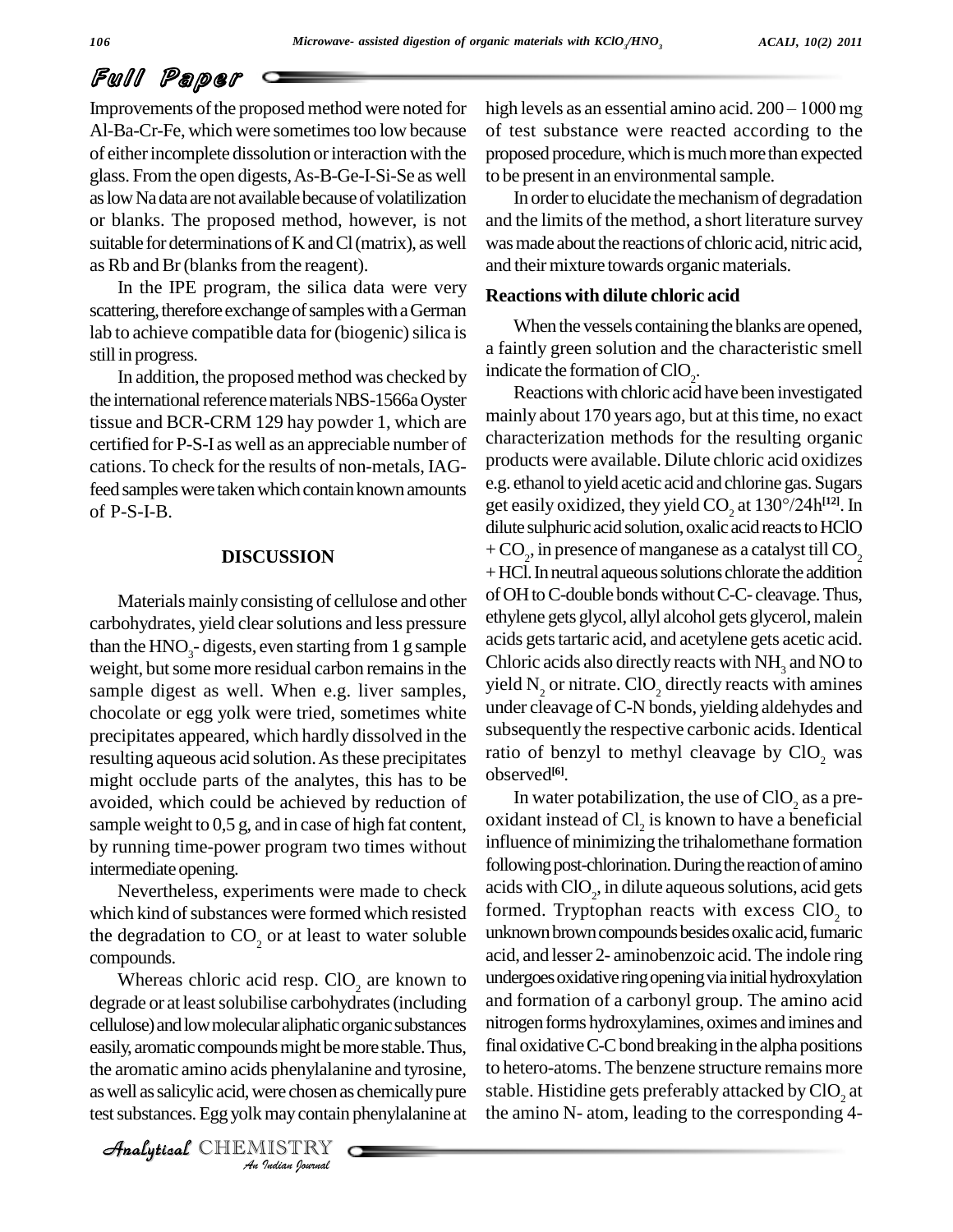imidazolyl acetic acid, and further on, to hydroxylated heterocyclic compounds besides opening of the ring. Tyrosine reacts with excess  $CIO_2$  in presence of  $O_2$  to 1 short-chain, highly functionalized carboxylic acids. Hydroxylation of the aromatic ring ruptures the ring to yield carboxylic acids. Tyrosine finally loses the lateral chlorobenzoic acid (about 6 mole%). Thus, the aliphatic chain by decarboxylation, and forms phenolic carboxylic acids **[9]**.

Chlorination of dissolved amino acids in aqueous solutions leads to the formation of mono- and dichloramines, further on to specific aldehydes and nitriles, as well as halogenated byproducts, some of them mutagenic. Chlorine finally oxidizes alcohol functions to ketone and acid groups, and thiols to sulfons and sulfoxides, whereas amide linkages remain largely untouched. The chlorine demand of the aromatic amino acids tyrosine and tryptophan was 5 times higher than of phenylalanine<sup>[7]</sup>.

Unlike the reaction mixtures of aqueous chlorine with amino acids and humic acids, in which trihalomethanes are formed, the reactions of aqueous ClO<sub>2</sub> with organic compounds are primarily oxidative and do not produce trihalomethanes. In general, amino acids in aqueous medium undergo oxidation with ClO<sub>2</sub> to form imine type interdediates, which are hydrolyzed followed by decarboxylation to produce aldehydes **[8]**

## **Reactions with dilute nitric acid**

Amino groups get lost by reaction with nitrite. Salicylic acid reactswith nitrite towards 2-nitrophenol. Tyrosine gets nitrated to yield p-nitro-tyrosine in dilute nitric acid, and picric acid  $+3,5$ , dinitro-hydroxy benzoic acid in 1+1 nitric acid. Phenylalanine gets nitrated in 1+1 nitric acid to p-nitro-phenylalanine **[13]**.

## **Reactions with chloric acid + nitric acid**

In the sample digestion mixture, chloric acid is known as "tiron") degraded completely. intermediately formed. Either the nitric acid acts as an oxidant, andresultingnitrous acidorNOare re-oxidized by the chloric acid, or the chloric acid reacts itself with the various organic molecules of the sample. Chloric acid rapidly oxidizes elemental sulphur and selenium to sulphate and selenate.

## **Results of the digestion of test substances by the proposed procedure**

In case of phenylalanine, a white precipitate

to magnetic resonance) spectroscopy revealed that this appeared in the digest, which was soluble in diisopropylether and ethyl acetate. NMR (nuclear was a mixture of p-chlorobenzoic acid (about 56 mole%), benzoic acid (about 37 mole%, and oside chain got completely lost. After an experiment starting with more than double the phenyl alanine, p chloro-benzoic acid and p-nitro-benzoic acid could be identified. Within a further experiment, nitric acid in the reaction mixture was substituted by an equivalent amount ofsulphuric acid. This yielded mainly a brownish tar besides 34 mole% benzoic acid and 17% phenyl-acetic acid. If, on the other hand, the  $KClO<sub>3</sub>$  is omitted, and the digest is done with  $1+2$  HNO<sub>3</sub>, this results in a greenish tar and maybe water soluble compounds.

Tyrosine was nitrated in parts till picric acid, besides other water-soluble compounds of orange coloration. Without  $\text{HNO}_3$ , the KClO<sub>3</sub> in equivalent  $\text{H}_2\text{SO}_4$  yielded mainly brownish tars, and minor amounts of p-hydroxyphenylacetic acid, plus o-chloro-p-hydroxy-benzoic acid.Therewas definitelyno second chlorine added to the aromatic ring.

Salicylic acid immediately reacted to an orange product with the digestion mixture, from which o chloro-p-nitro-benzoic acid(11mole%), and picric acid  $(3,5 \text{ mole\%})$  could be isolated and identified. KClO<sub>3</sub> in dilute  $H_5SO_4$  formed p-and o- chloro-salicylic acid (10 mole%) resp. 4 mole%), and major amounts of brownish tar.  $1+2$  diluted HNO<sub>3</sub> yielded orange products as well, from which 16 mole% were identified as picric acid and 10% as dinitro-salicylic acid.

Dimethylamino- benzaldehyde and 3,4 dimethylamino benzoic acid yielded just blackish tar,<br>whereas pyrocatechol-3,5-disulfonic acid (commonly<br>known as ''tiron'') degraded completely. whereas pyrocatechol-3,5-disulfonic acid (commonly

All the produced tars were soluble in acetone and aqueous ammonia, which wasimportant for cleaning purposes.

## **CONCLUSIONS**

*Microwave assisted pressure digestion with Indian Indian*<br>*Indian Indian*<br>*IISTRY*<br>*Indian bournal*  $\mathrm{KClO}_3/\mathrm{HNO}_3$  solution can be almost universally applied to digest up to 1g of green plants, feed and food samplesin order to screen for various metals and non-

Analytical CHEMISTRY